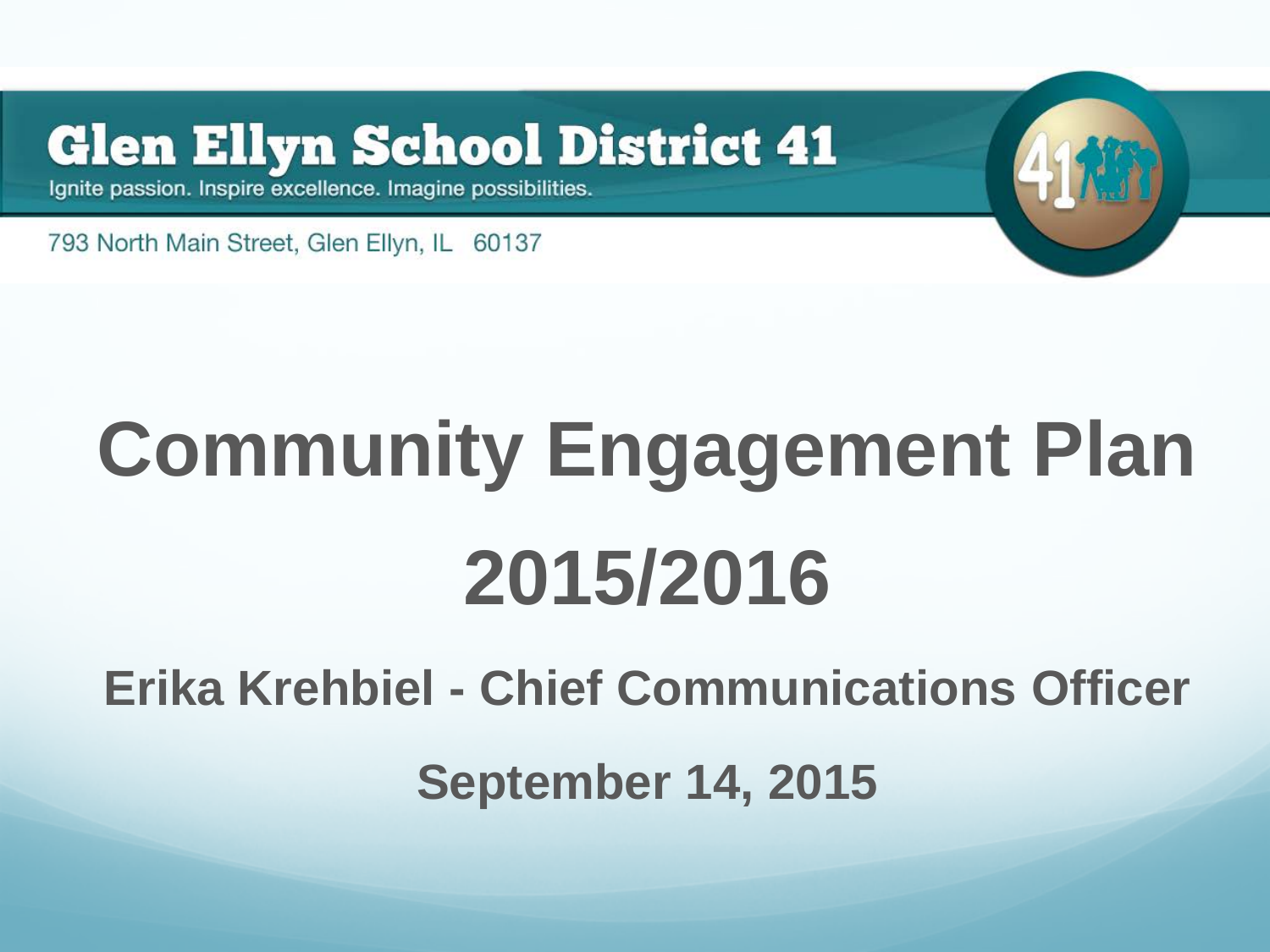### **Overview**

- What is community engagement?
- Highlights from 2014/15
- Summary of Plans for 2015/16
- Goal
- Strategy
- Action Steps
	- **Outcomes**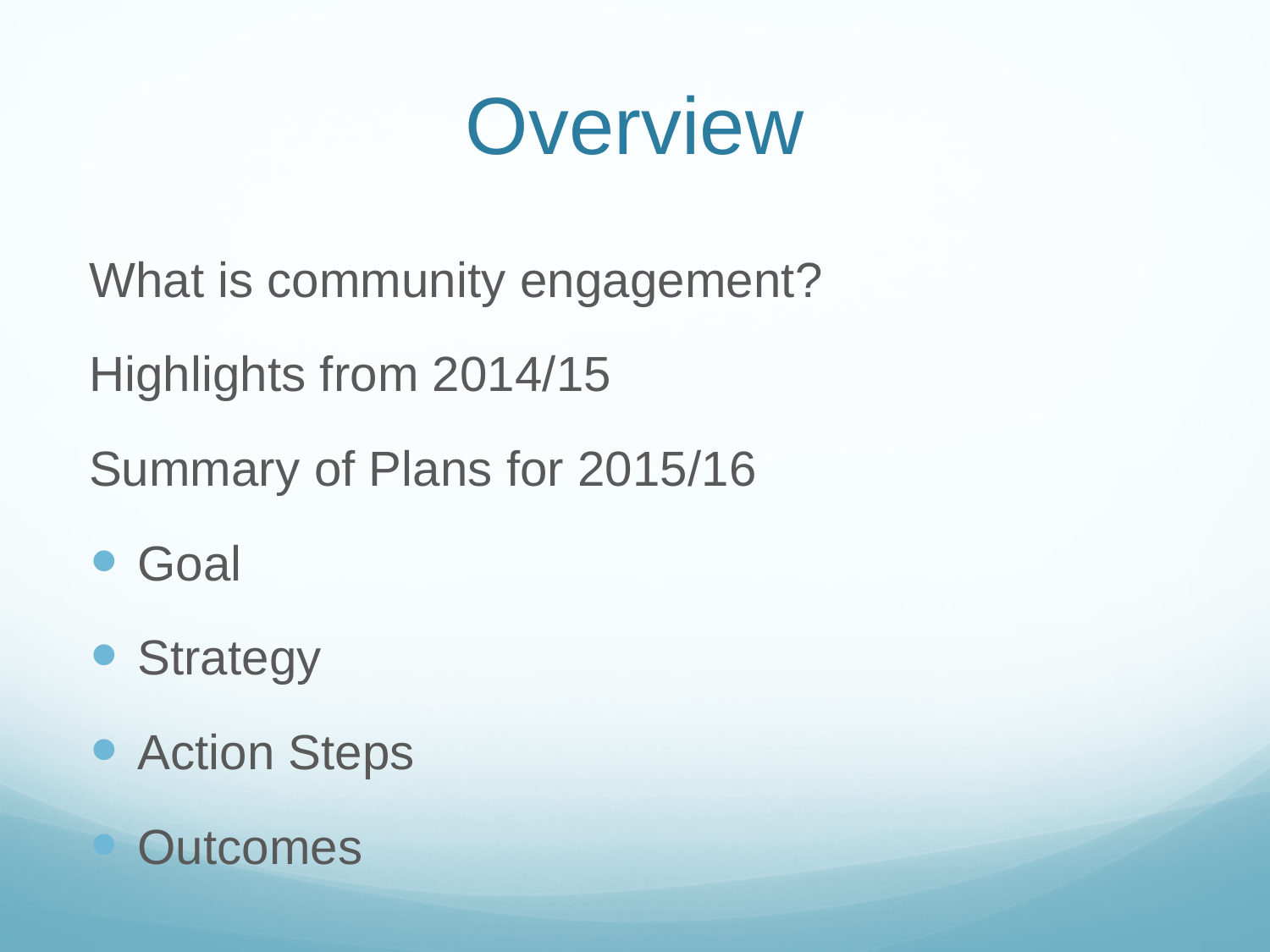### Community Engagement

Adapt communication based on the needs of the local community with the goal to grow together.

Public Relations Society of America (PRSA)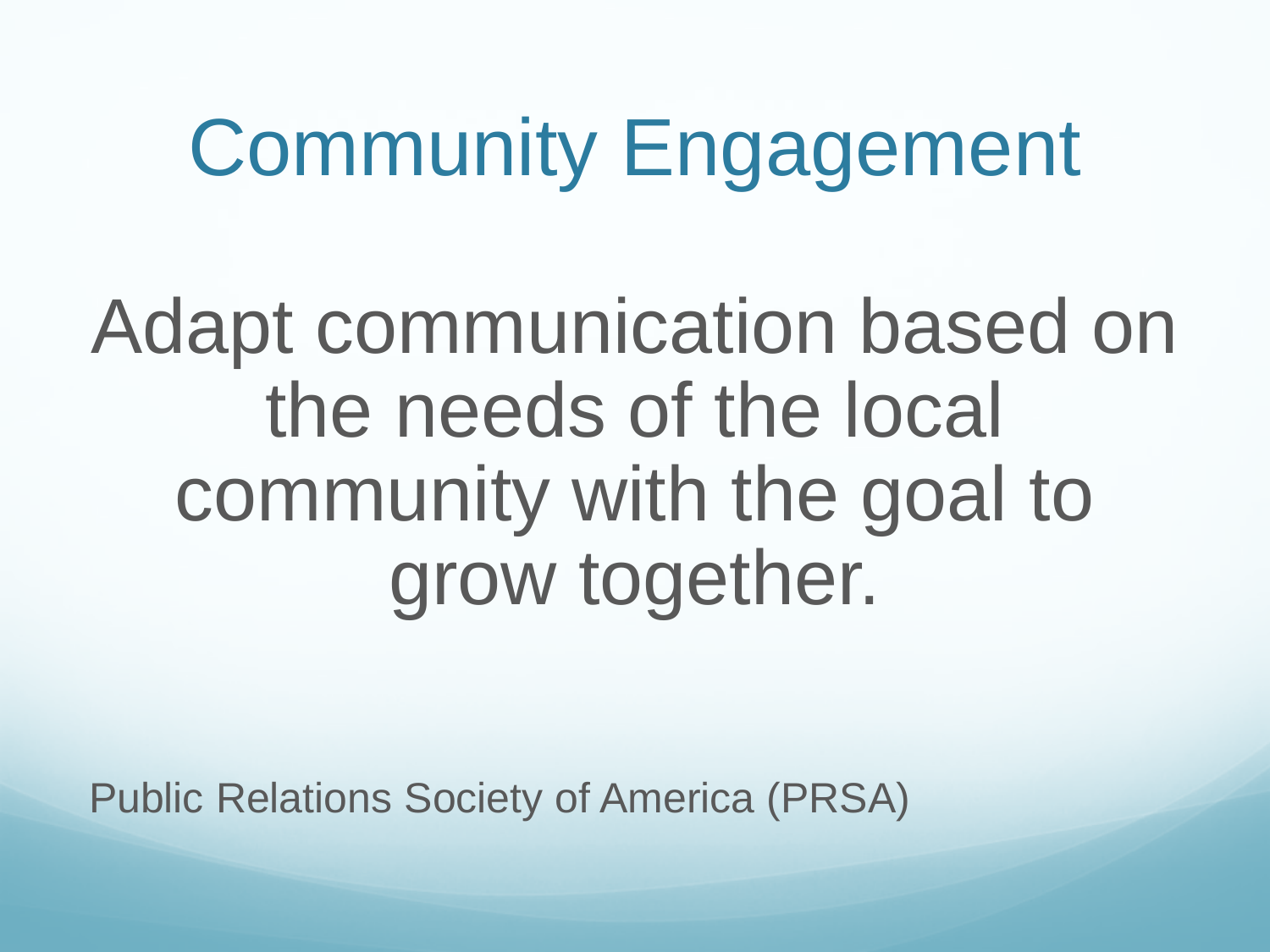# About Engagement – PRSA

- 1. Do not wait to engage.
- 2. Take a long-term view.
- 3. Engage with more than who you know.
- 4. Listening is the most important part of engagement.
- 5. It is not about you. It's about them.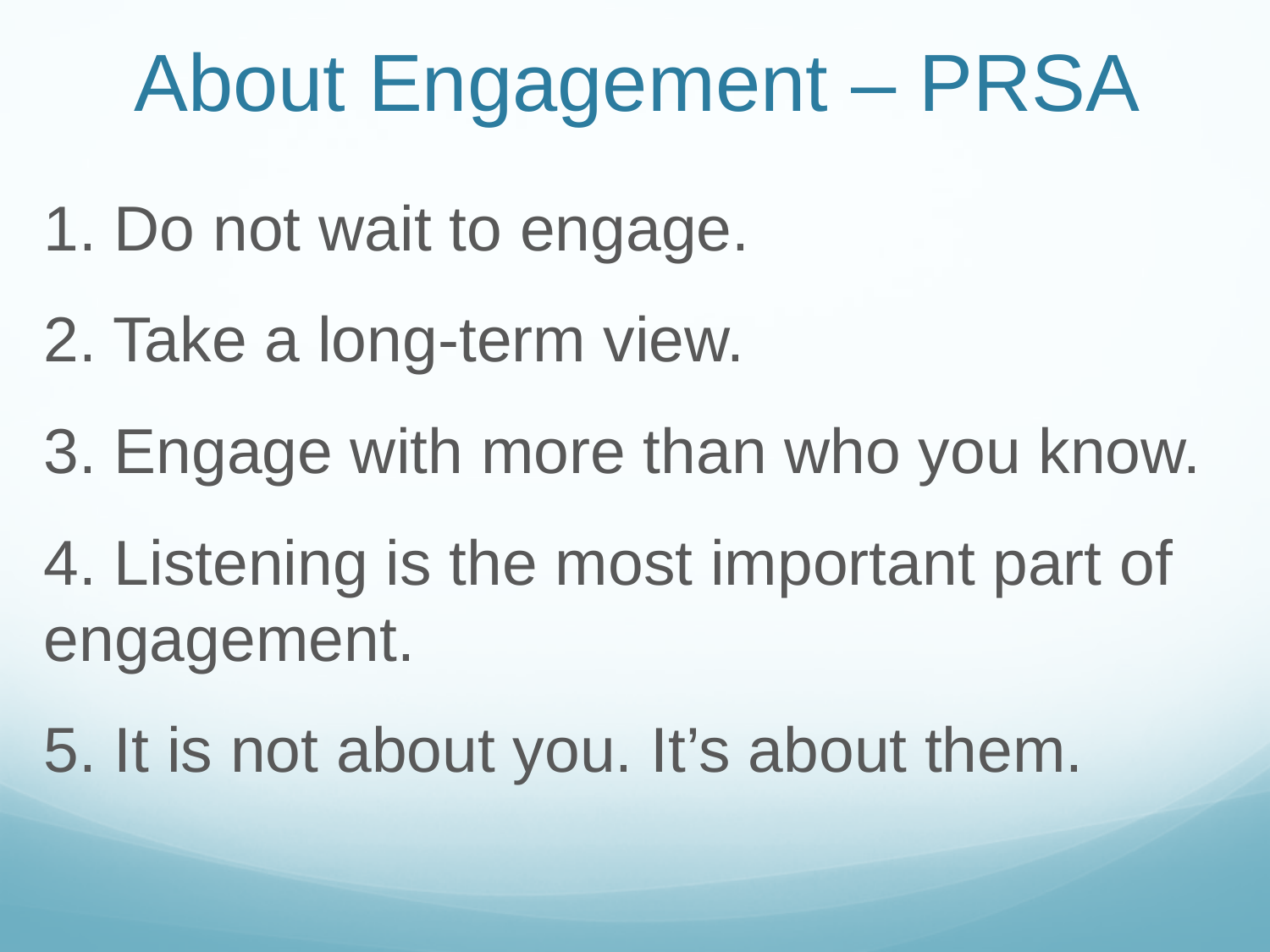# Highlights of 2014/2015

- **New Engagement Opportunities Town Hall** Meetings, Listening Sessions, Open Office Hours, Coffee and Conversations with the Board, State of the District Address
- **Additional Communications** Weekly District Digest, Annual Report, district facebook and twitter, text messaging for emergency communications
- **Enhanced Media Relations** Connections with reporters, pitching stories, balanced media coverage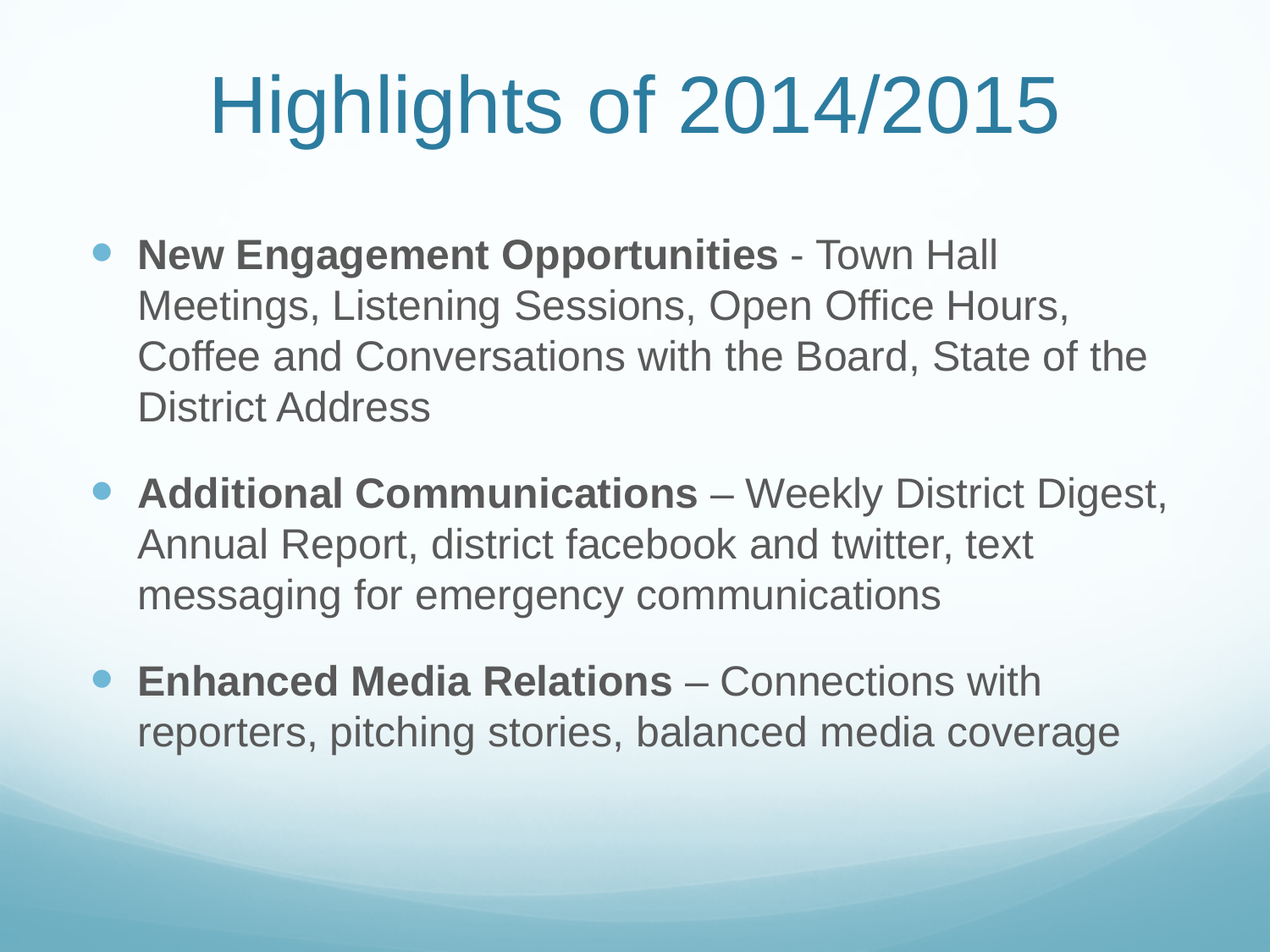### Goal for 2015/2016

Deepen trust with community members and leaders who live within the District 41 boundaries through **comprehensive communications**  and **meaningful connections.**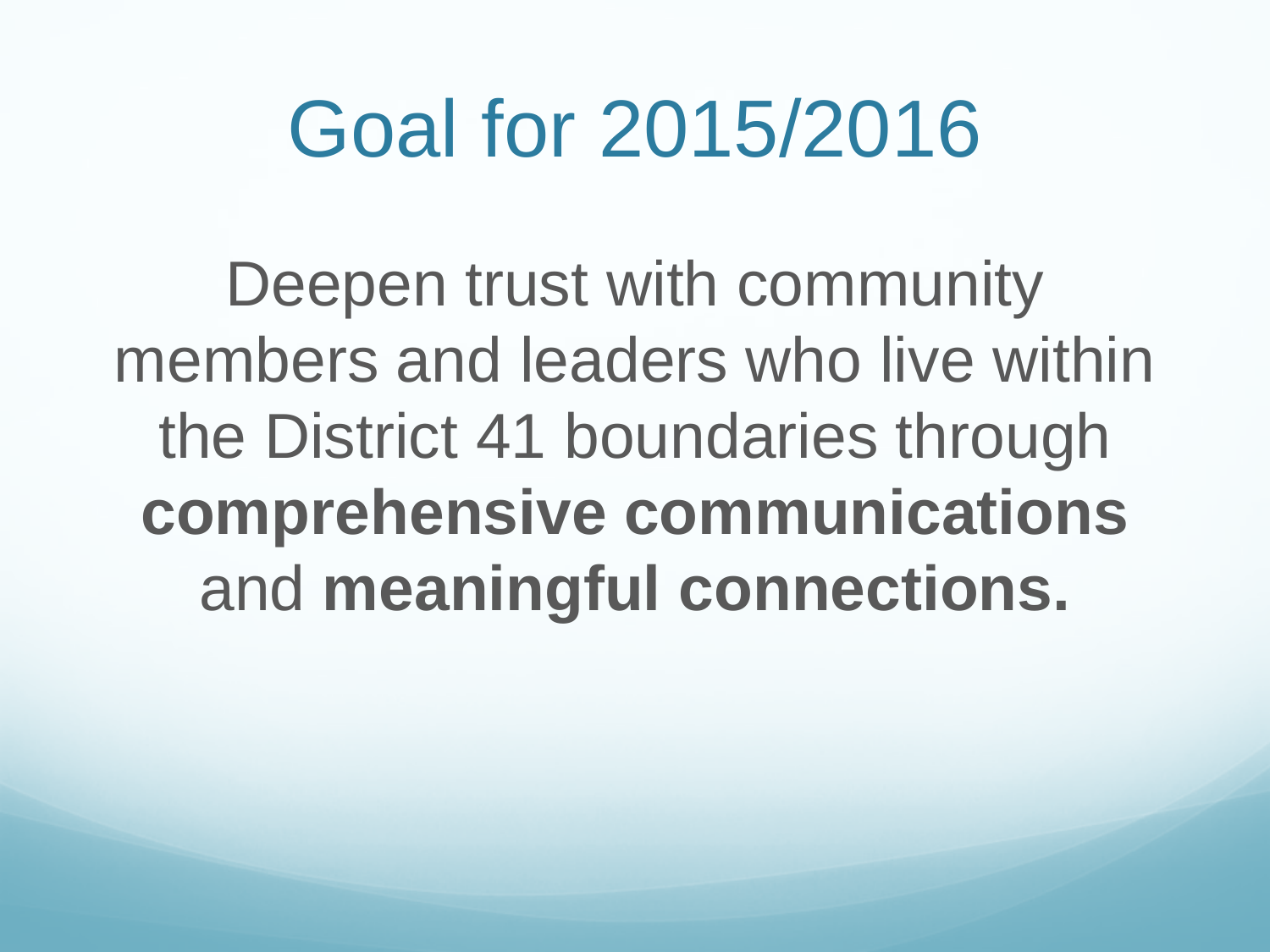## **Strategy**

- Enhance digital and print communications - Look ahead and provide information early and often
- Focus engagement out in the community – More personal contacts
- Celebrate points of pride and share District 41 stories with the community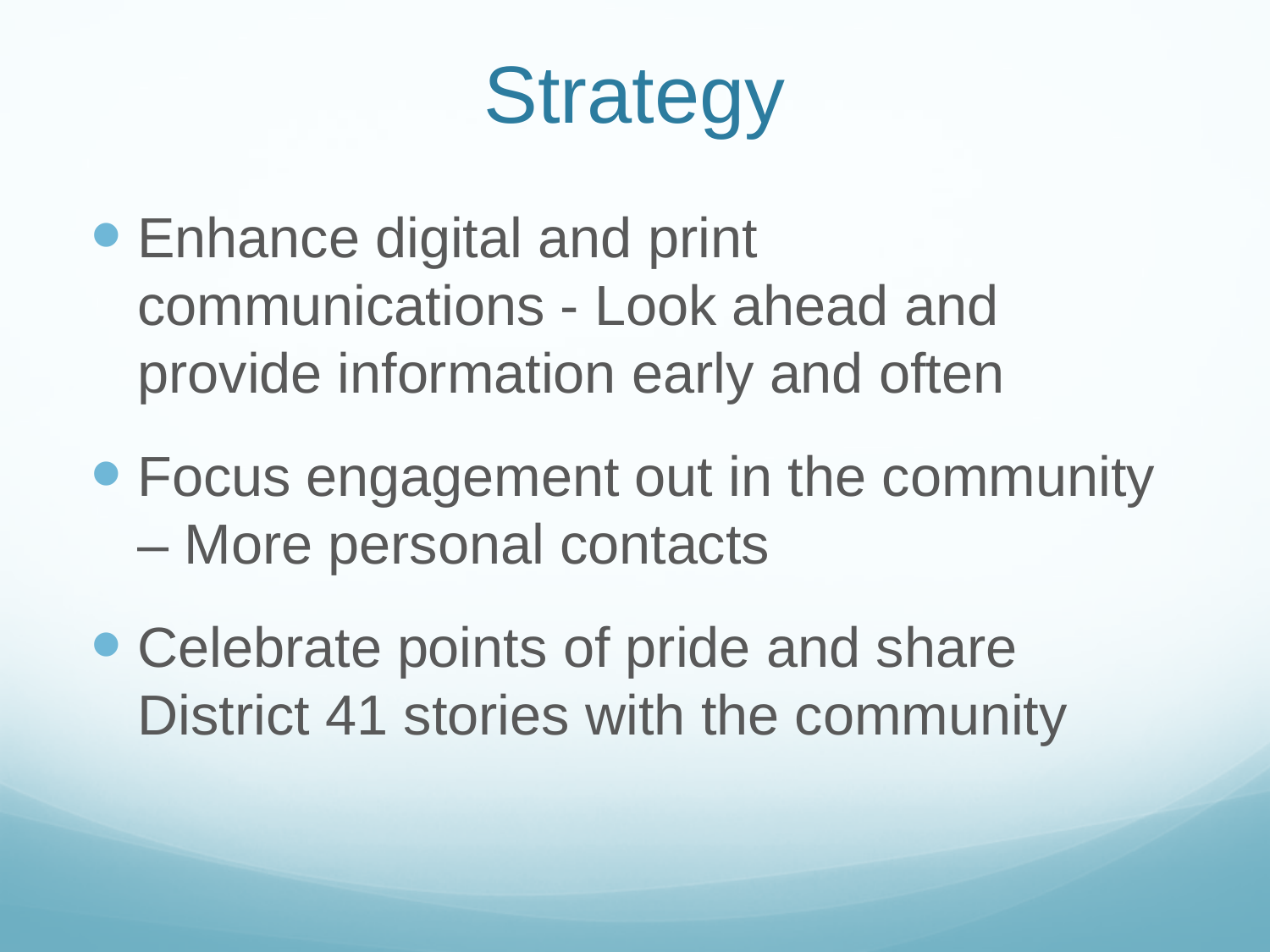#### Action Steps (see full engagement plan)

- Launch new district and school websites
- Print/mailed newsletter 2x year
- Community Facilities Task Force
- State of the District will be presented a number of times out in the community – PTA Council, Rotary, Chamber, Newcomers, League of Woman Voters, etc.
- Participate in the community GE Backyard BBQ, parades, community organizations
- BOE Hosted Coffees with the Superintendent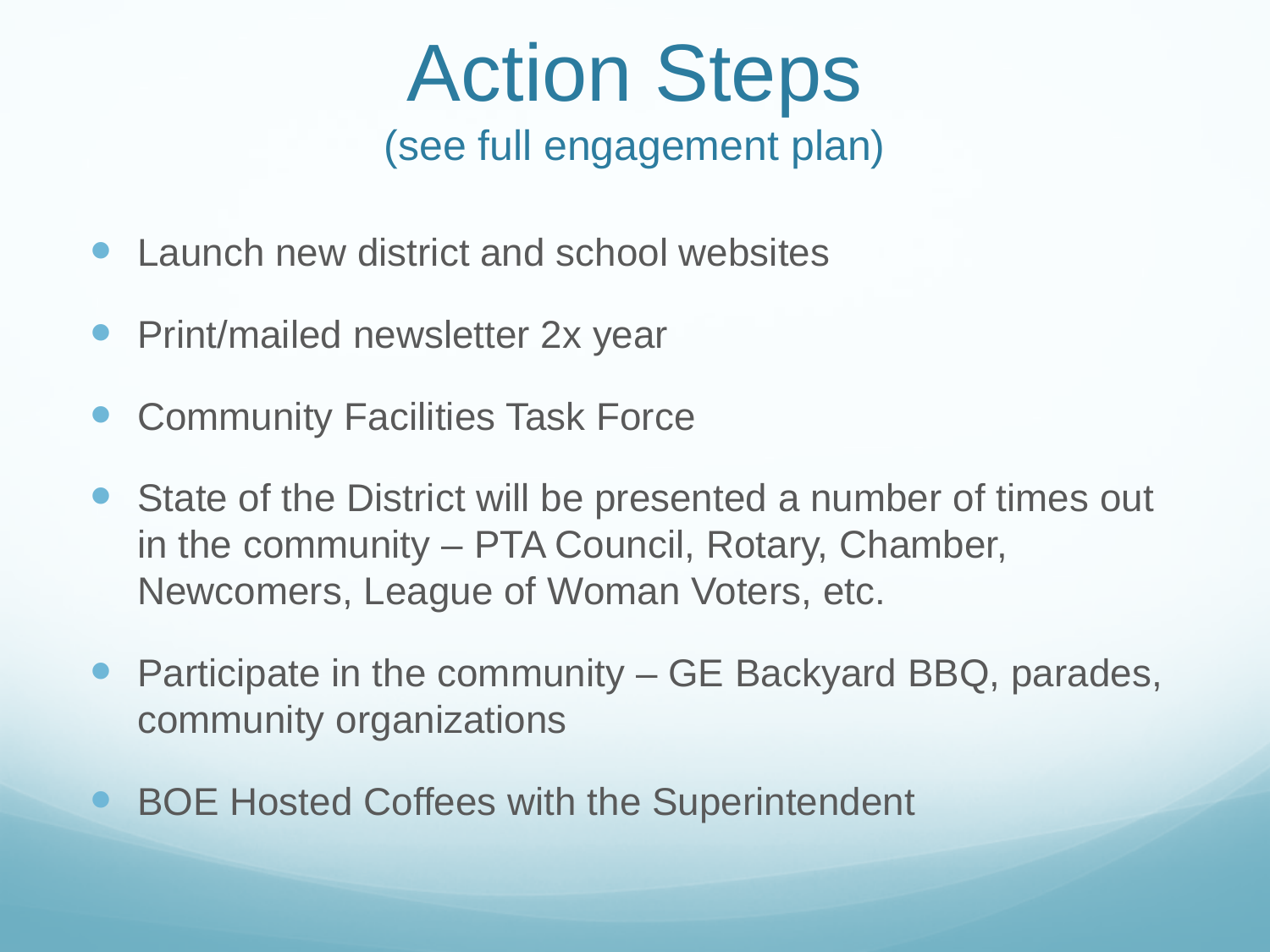#### **Outcome**

**The NSPRA (National School Public Relations Association) professional definition of educational public relations is:**

"Educational public relations is a planned and systematic management function to help improve the programs and services of an educational organization. It relies on a comprehensive two-way communications process involving both internal and external publics, with a goal of stimulating a better understanding of the role, objectives, accomplishments and needs of the organization."